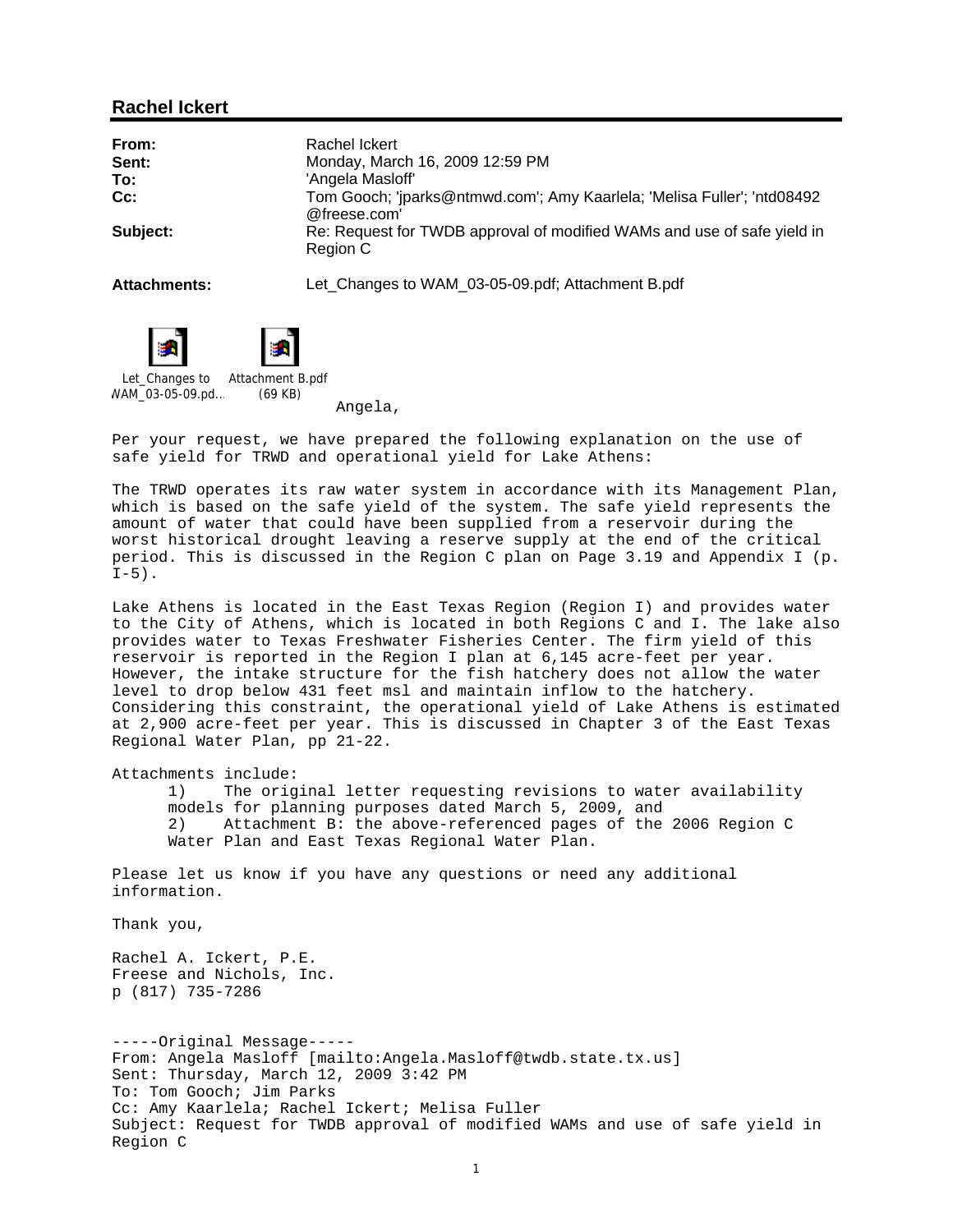Hi all. We received your letter and are preparing a response. Thanks for sending this in.

There is a little more info on the safe yield part of the request that we will need. If we can get this through email, that will be fine and I will put your response with your original letter when our response letter is routing here.

We will also need to know the details on the use of safe yield for TRWD and the details on the use of operational yield for Lake Athens. If you could provide definitions for safe and operational yields in these situations and any other information that is pertinent, we can process both requests at the same time (use of modified WAMs and use of safe and operational yields).

Thanks! -Angela

Angela Masloff Project Manager, Regions A, B, and C Water Resources Planning Division Texas Water Development Board (512) 936-0872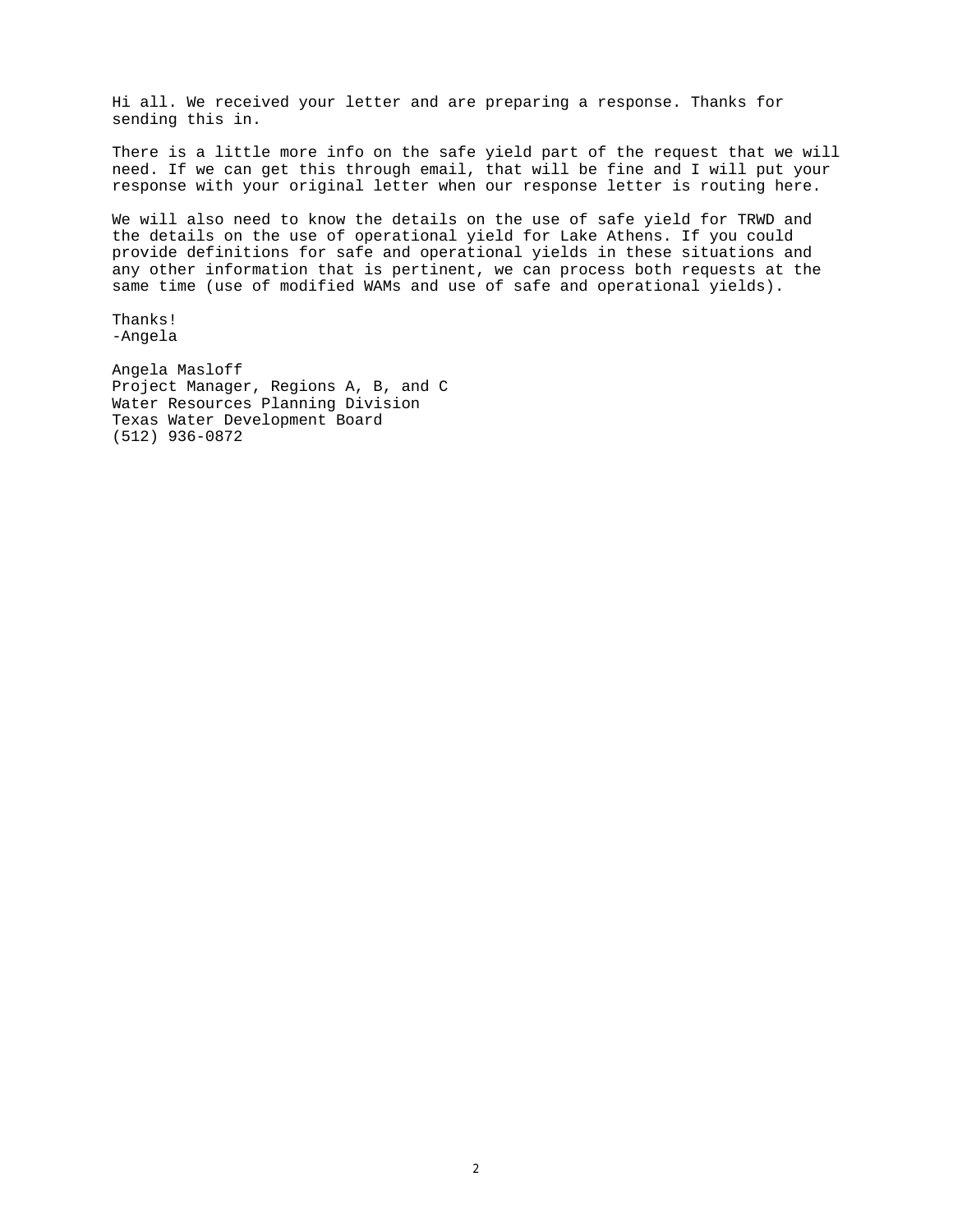# **REGION C WATER PLANNING GROUP**

Senate Bill One Third Round of Regional Water Planning - Texas Water Development Board

**Board Members** March 5, 2009

James M. Parks, Chair Jody Puckett, Vice-Chair Russell Laughlin, Secretary Steve Berry Jerry W. Chapman S. Frank Crumb **Bill Lewis** G. K. Maenius Howard Martin Jim McCarter Dr. Paul Phillips I. Marsh Rice Robert O. Scott Connie Standridge Jack Stevens Danny Vance Mary E. Vogelson Dr. Tom Woodward

Mr. Kevin Ward Texas Water Development Board 1700 North Congress Austin, Texas 78711-3231

 $RE:$ Request for Modifications to Water Availability Models for Planning Purposes

Dear Mr. Ward:

Region C is located primarily within the Trinity and Red River Basins. Small areas of the region are located in the Sabine, Sulphur and Brazos River Basins. Reservoirs in each of these river basins and the Neches River Basin supply water to Region C. There are also some potential supplies for Region C in the Cypress River Basin. As part of the 2006 planning efforts, the Water Availability Models (WAM) for each of these basins were updated to reflect the current  $(2000)$  and future  $(2060)$  area-capacity conditions of the reservoirs in the respective basins. In addition, the Trinity, Sabine, and Neches River Basins were updated to account for current operating conditions, including:

- Subordination agreements,
- System operations, where appropriate, and
- Other corrections noted during review of the models.  $\bullet$

The Region C Water Planning Group respectfully requests to use a similar approach to water availability to that used for the 2006 Region C Water Plan. Specific changes that were made to the WAM models for the 2006 planning efforts are noted in Appendix I of the 2006 Region C Water Plan and are attached herein (Attachment A).

For the 2011 Region C Water Plan, we request to use the Neches and Sabine River WAM models as modified by the Region I Planning Group with the approval of the Texas Water Development Board. For supplies in the Brazos River Basin, we request to use the Brazos G WAM as modified by the Brazos G Planning Group with the approval of the Texas Water Development Board. For the Sulphur River Basin, we propose to take the same approach as we did for the 2006 planning efforts and use the Operations Plan for Lake Chapman (Brandes, June 2003). The Sulphur River Basin WAM was used in the Brandes Study.

c/o NTMWD 505 E. Brown Street P.O. Box 2408 Wylie, Texas 75098-2408 972/442-5405 972/442-5405/Fax iparks@ntmwd.com www.regioncwater.org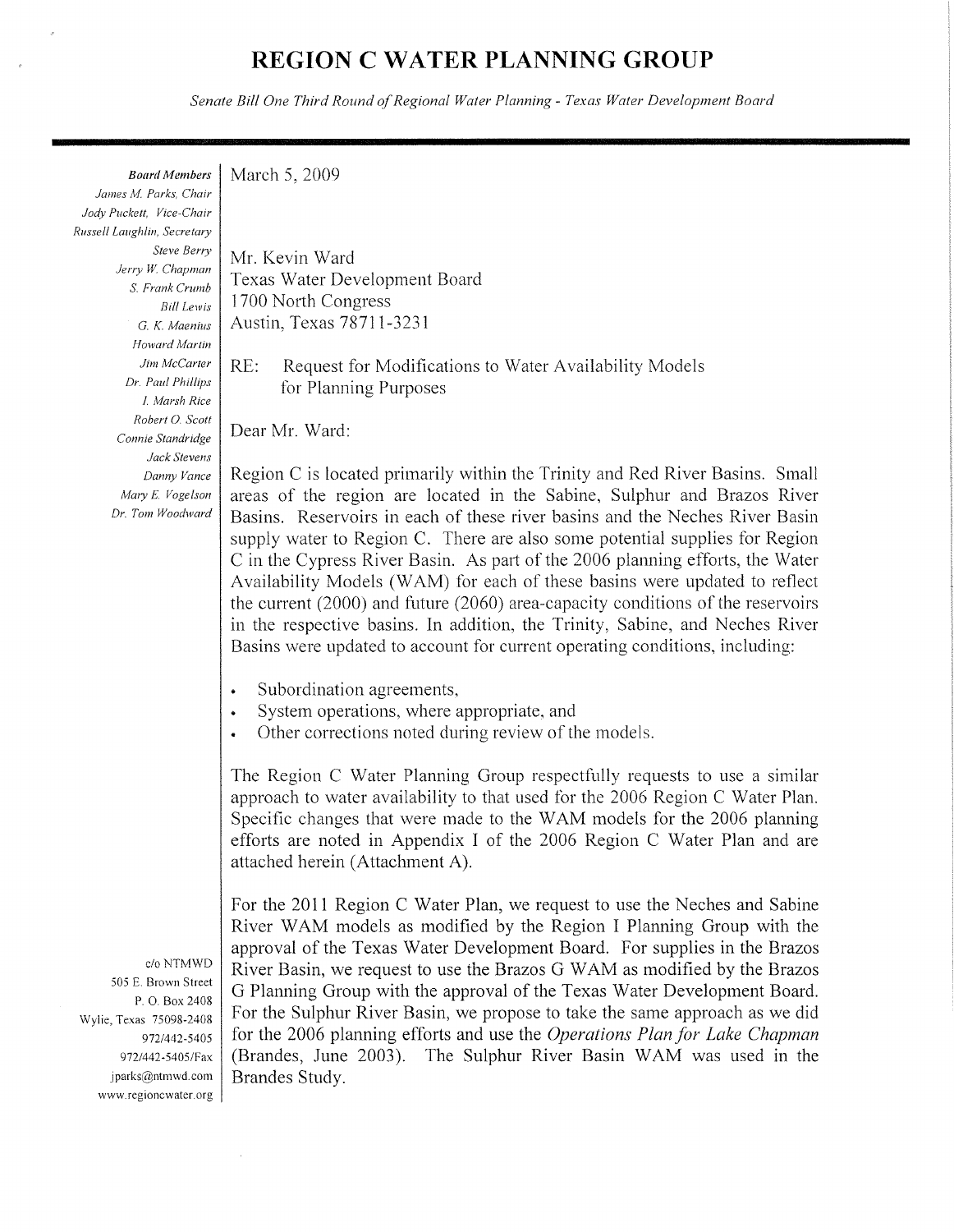Mr. Kevin Ward March 5, 2009 Page 2

> For the Trinity and Red River Basins, the region intends to use the updated TCEQ WAM models, Run 3, with the following modifications:

- Current (2000) and future (2060) area-capacity conditions using information from the most recent volumetric surveys,
- System operations, where appropriate,
- New water rights issued after the latest WAM update, and
- · Other changes as needed as we move forward. (We will seek permission for specific changes if we determine that they are needed.)

As intended by Senate Bill 1, the assessment of surface water availability in Region C will be conducted to accurately reflect water supplies that are available for use. This assessment will include updates to the area-capacity relationships for reservoirs with new volumetric surveys, new water rights permits, and current operating policies and/or contractual agreements. As required by the planning guidelines, we will provide information on firm yields for all water supply sources (including those which are to be operated in safe yield mode.) We request to use safe yield for the Tarrant Regional Water District system and operational yield for Lake Athens for planning purposes. We may find that other changes are needed as we move forward. As noted above, we will seek permission for specific changes if we determine that they are necessary.

Please call me if you have any questions regarding our request.

Sincerely, annes M

**JAMES M. PARKS** Chairman, Region C Water Planning Group

cc: Russell Laughlin, Secretary Angela Masloff, TWDB Project Manager Tom Gooch, Freese and Nichols, Inc.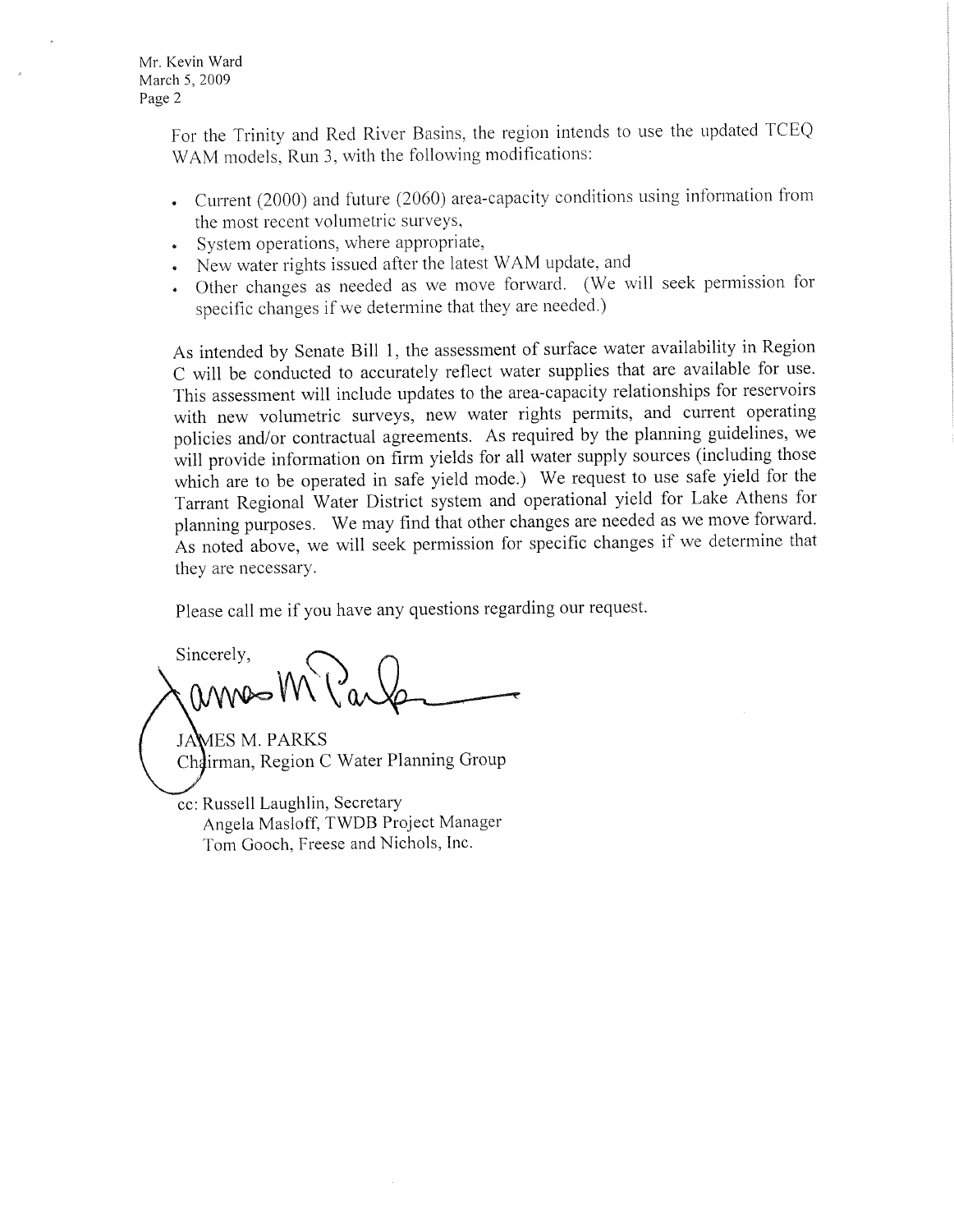# Attachment A

 $\bar{\bar{z}}$ 

 $\sim$   $\sim$ 

Pages I-1 through I-3 from Appendix I<br>2006 Region C Water Plan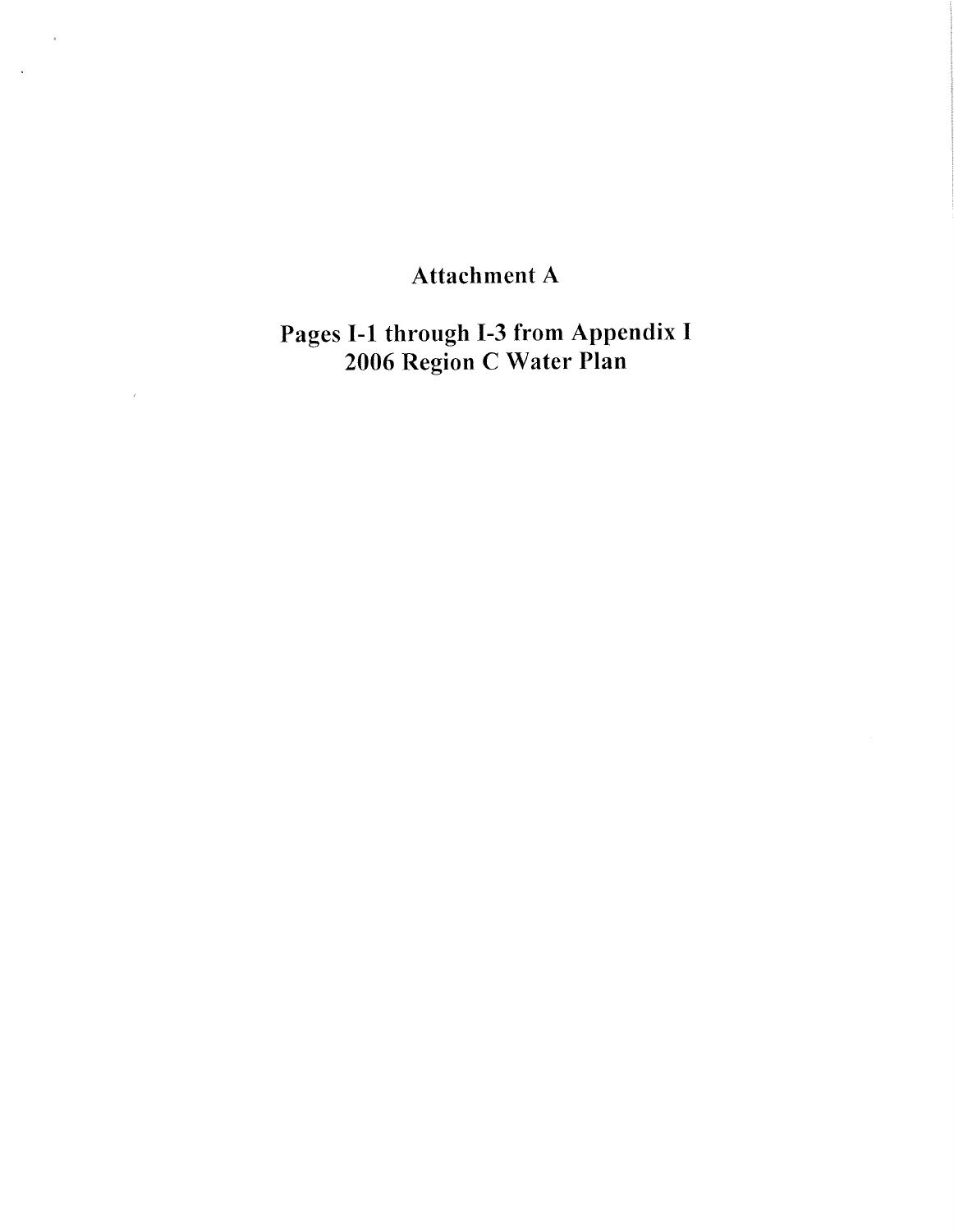## **APPENDIX I** WATER SUPPLY AVAILABLE TO REGION C

Table I-1 shows the overall water supply available to Region C. The rest of the appendix explains the sources of the data in the table. The table represents the water supply that might be available to the region, whether it is currently connected to a water user group or not. The table is based on:

- Existing water rights  $\bullet$
- Available supply for reservoirs
- Reliable supplies from run-of-the-river diversions
- Available supply from groundwater
- Estimated reliable local supplies for mining and livestock
- Existing and permitted reuse supplies  $\bullet$

Limits to water supply due to current water transmission facilities and wells are not considered in the development of Table I-1. They are considered in Appendix J, Current Supplies by Water User Groups.

| <b>SUMMARY</b>         | 2000      | 2010      | 2020      | 2030      | 2040      | 2050      | 2060      |
|------------------------|-----------|-----------|-----------|-----------|-----------|-----------|-----------|
| Reservoirs in Region C | ,173,789  | 1,165,080 | 1,155,771 | 1,146,113 | 1,135,964 | 1,125,705 | 1,111,096 |
| Local Irrigation       | 20,205    | 20,205    | 20,205    | 20,205    | 20,205    | 20,205    | 20,205    |
| Other Local Supply     | 23,701    | 23,701    | 23,701    | 23,701    | 23,701    | 23,701    | 23,701    |
| Surface Water Imports  | 567,772   | 564,302   | 560,292   | 555,492   | 550,689   | 545,898   | 541,117   |
| Groundwater            | 106,460   | 106.460   | 106,460   | 106,460   | 106.460   | 106,460   | 106,460   |
| Reuse                  | 77,363    | 99.979    | 105,810   | 104,800   | 104,175   | 103,697   | 103,429   |
| <b>REGION C TOTAL</b>  | 1.969,290 | 1,979,727 | 1,972,240 | 1,956,770 | 1,941,194 | 1,925,666 | 1,906,007 |

Table I-1 Overall Water Supply Availability in Region C (acre-feet per year)

# **Water Supply Systems and Reservoirs**

Table I-2 presents the water availability for water supply systems and reservoirs in Region C that are used in the 2006 regional water plan. In accordance with the Texas Water Development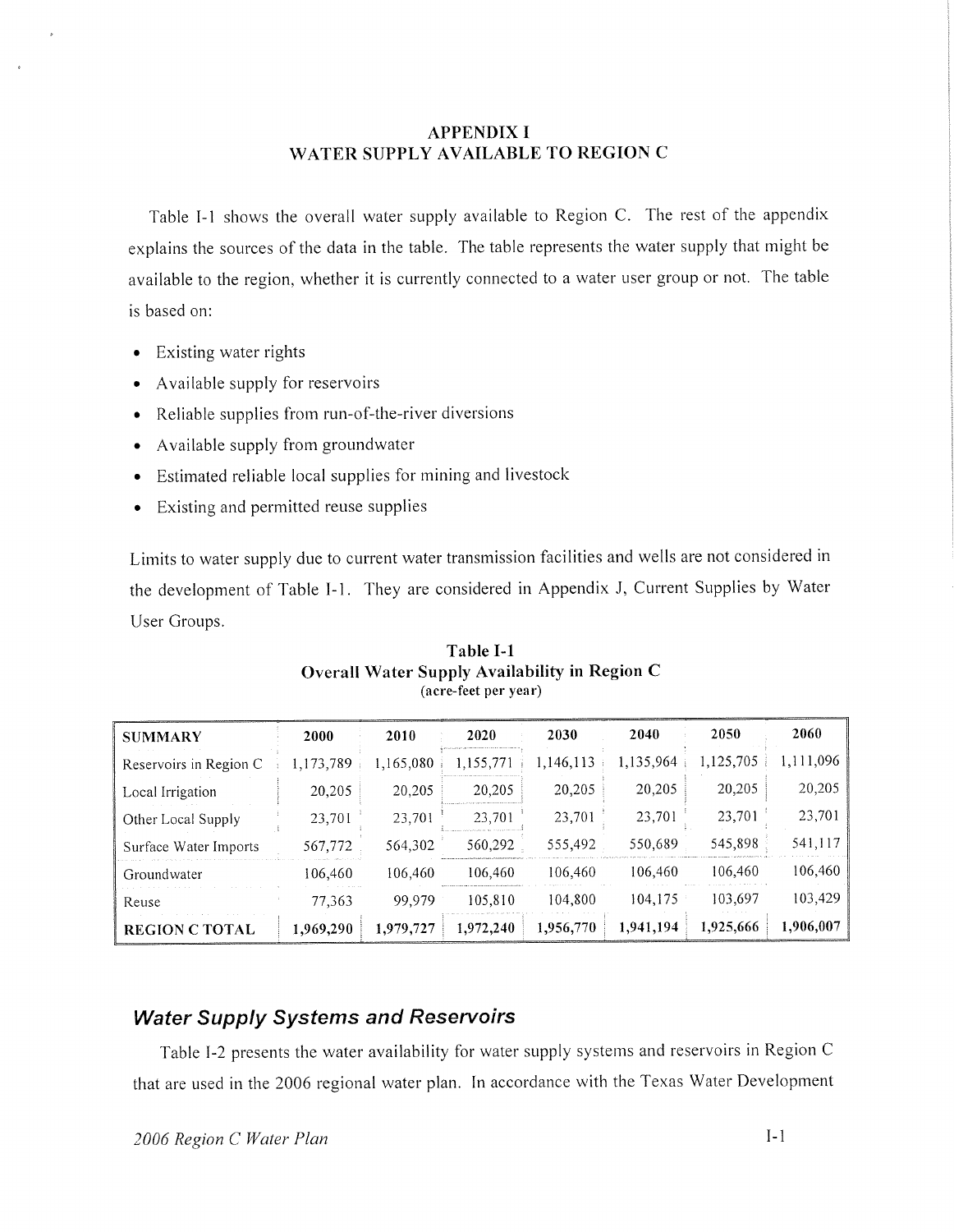Board's (TWDB) established procedures, these surface water supplies are determined using the TCEO-approved Water Availability Models (WAM). WAMs have been completed for each of the major river basins in Texas. The WAM models were developed for the purpose of reviewing and granting new surface water rights permits. The assumptions in the WAM models are based on the legal interpretation of water rights, and in some cases do not accurately reflect current operations. Availabilities for each water right are analyzed in priority date order, with water rights with the earliest permit date diverting first. WAM Run 3, which is the version required for planning, assumes full permitted diversions by all water rights and no return flows unless return flows are specifically included in the water right. Run 3 also does not include agreements or operations that are not reflected in the water rights permits and does not account for reductions in reservoir storage capacities due to sediment accumulation. For planning purposes, adjustments were made to the WAMs to better reflect current and future surface water conditions in the region. Generally, changes to the WAMs included:

- Assessment of reservoir sedimentation rates and calculation of area-capacity conditions for current (2000) and future (2060) conditions.
- Inclusion of subordination agreements  $\bullet$
- Inclusion of system operations where appropriate
- Other corrections

Specific adjustments to the WAMs to more accurately reflect the water rights and agreements for water supply sources in Region C are:

## **Trinity River Basin WAM**

- Modeling of Lake Jacksboro and Lost Creek as a system.  $\bullet$
- Modeling of Tarrant Regional Water District's West Fork reservoirs (Bridgeport, Eagle Mountain, and Worth) as a system.
- Subordination special condition in Lake Ray Hubbard water right. (Lake Ray Hubbard is  $\bullet$ not allowed to make priority calls on flows originating upstream of Lake Lavon unless Lake Lavon is spilling. This change was accepted by TCEQ and incorporated into the TCEQ-approved model.)
- Correction of flow distribution errors at the control point between Lake Lavon and Lake Ray Hubbard. (This change is being submitted to the TCEQ.)
- An upstream diversion of Lake Livingston water from the Trinity River to Fairfield Lake.
- Inclusion of a minimum elevation for Lake Fairfield (305.0 ft. msl).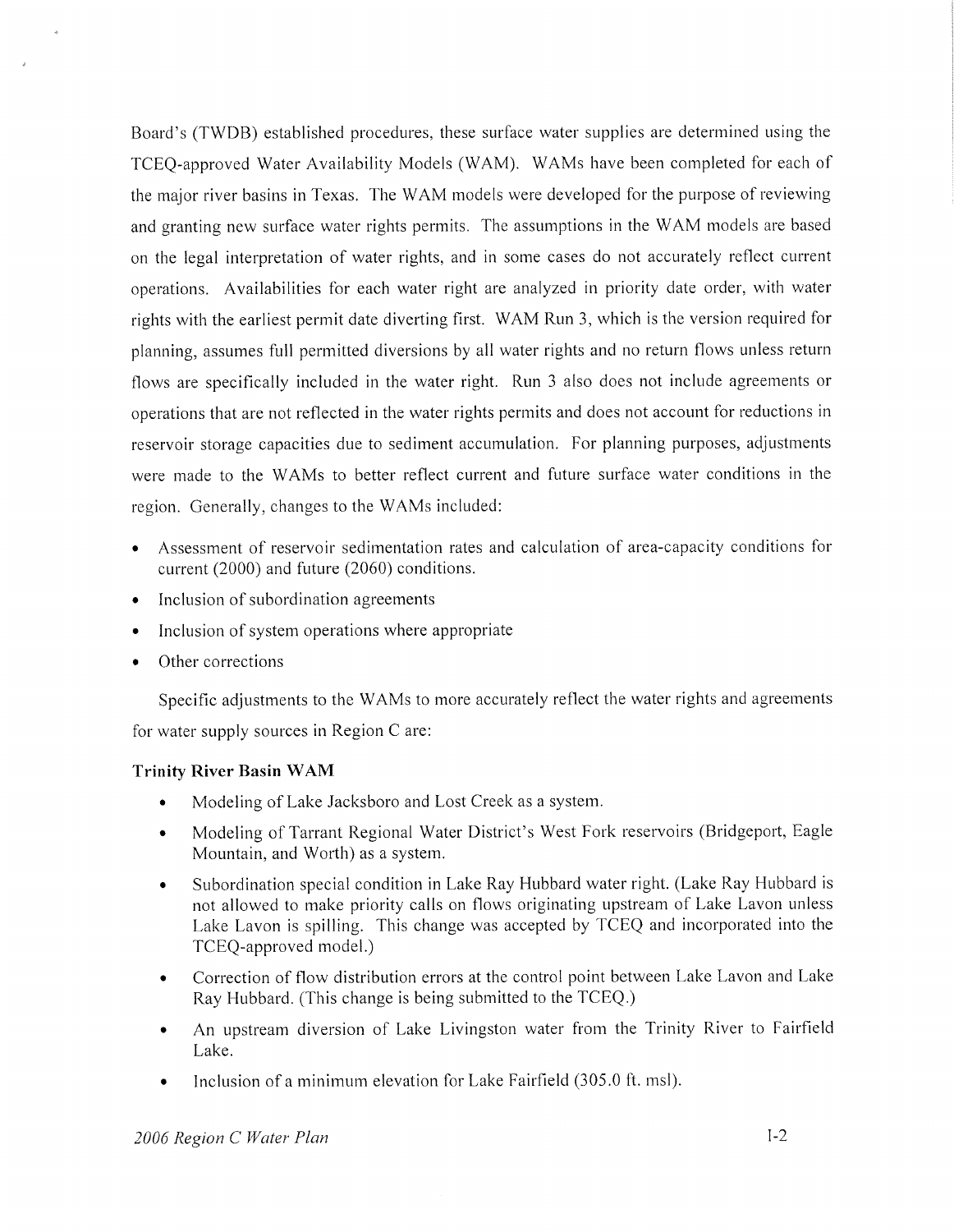Modeling of Dallas' water rights in the Elm Fork of the Trinity River as a system with Lake Lewisville and Ray Roberts.

### **Sabine River Basin WAM**

Adjusted the sedimentation rate for Lake Fork to equal the rate determined for Lake Tawakoni. (Based on soil types and watershed characteristics of the two lakes, sedimentation for Lake Fork should be less than Lake Tawakoni. This rate will be reassessed after a new volumetric survey is completed for Lake Fork.)

Other adjustments to the WAMs in the Sabine and Neches River Basins had no impacts to the currently available water supplies in Region C. The Red River WAM was not used to assess surface water supplies from this basin. Previous yield studies were used to establish supplies for surface water reservoirs. The reliable supply from run-of-the-river diversions was assumed equal to the permitted diversion for water rights located on the main stem of the river and 75 percent of the permitted diversion for water rights located on tributaries. Supplies from Lake Chapman were determined from the *Operations Plan for Lake Chapman* (Brandes, June 2003). The Sulphur River Basin WAM was used in the Brandes study. Region C has very few water supplies in the Brazos River Basin. Thus, the water availability information as determined by the Brazos G Regional Water Planning Group was adopted.

Table I-2 Currently Available Surface Water Supplies from Reservoirs in Region C (Not Considering Transmission Constraints) (Acre-Feet per Year)

| <b>Basin</b>                | 2000    | 2010    | 2020    | 2030    | 2040    | 2050    | 2060    |  |  |
|-----------------------------|---------|---------|---------|---------|---------|---------|---------|--|--|
| <b>WATER SUPPLY SYSTEMS</b> |         |         |         |         |         |         |         |  |  |
| Trinity                     | 1.440   | 1.440   | 1.440   | 1.440   | 1.440   | 1,440   | 1,440   |  |  |
| Trinity                     | 110,000 | 108,500 | 107,000 | 105.500 | 104.000 | 102.500 | 101,000 |  |  |
| Trinity                     | 193,753 | 191,729 | 189,705 | 187.681 | 185,657 | 183,633 | 181,609 |  |  |
| Trinity                     | 7,700   | 7.250   | 6.800   | 6.350   | 5,900   | 5,450   | 5,000   |  |  |
|                             | 312,893 | 308,919 | 304,945 | 300,971 | 296,997 | 293,023 | 289,049 |  |  |
|                             |         |         |         |         |         |         |         |  |  |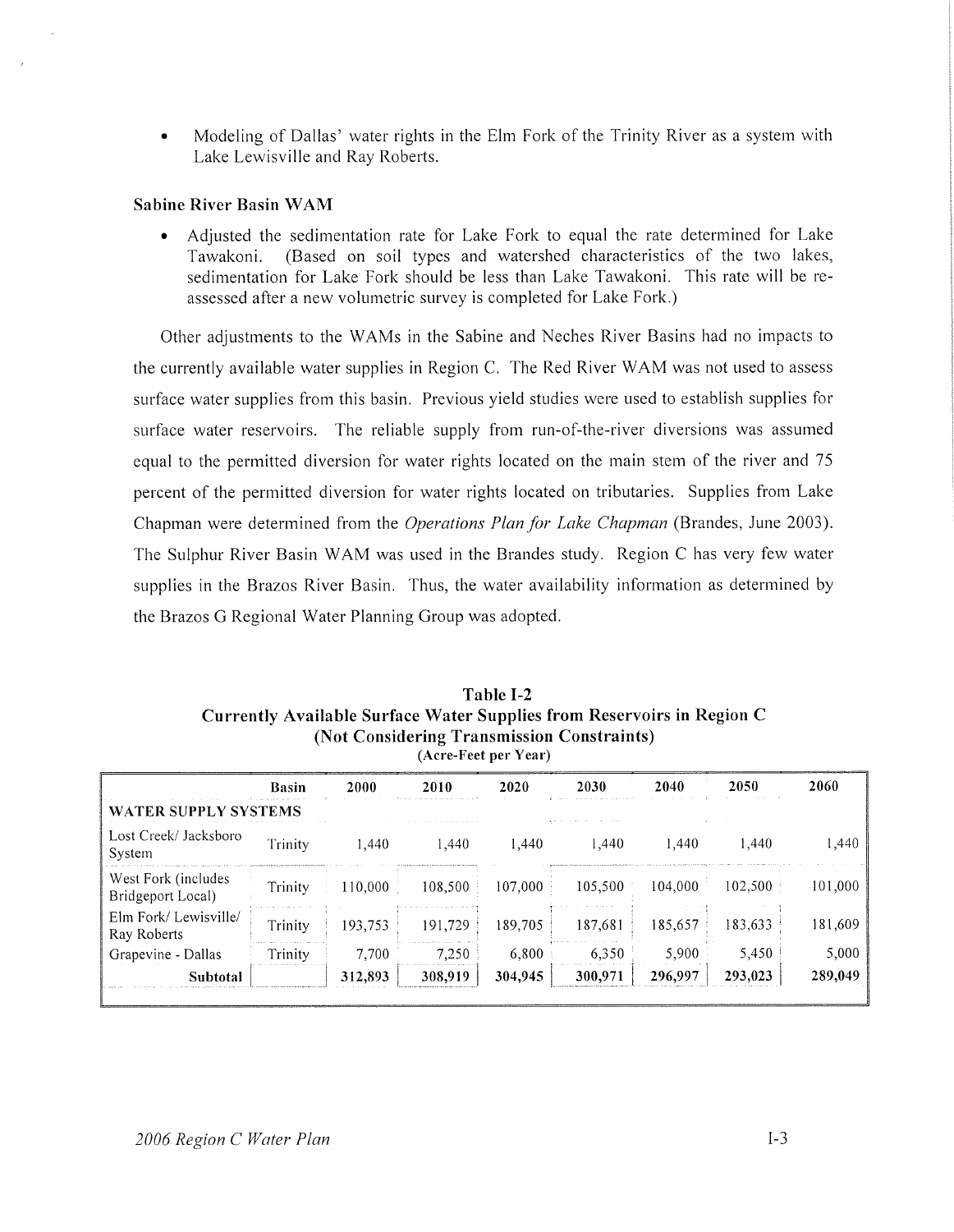# **Attachment B**

**Excerpts from 2006 Region C Water Plan and 2006 East Texas Regional Water Plan**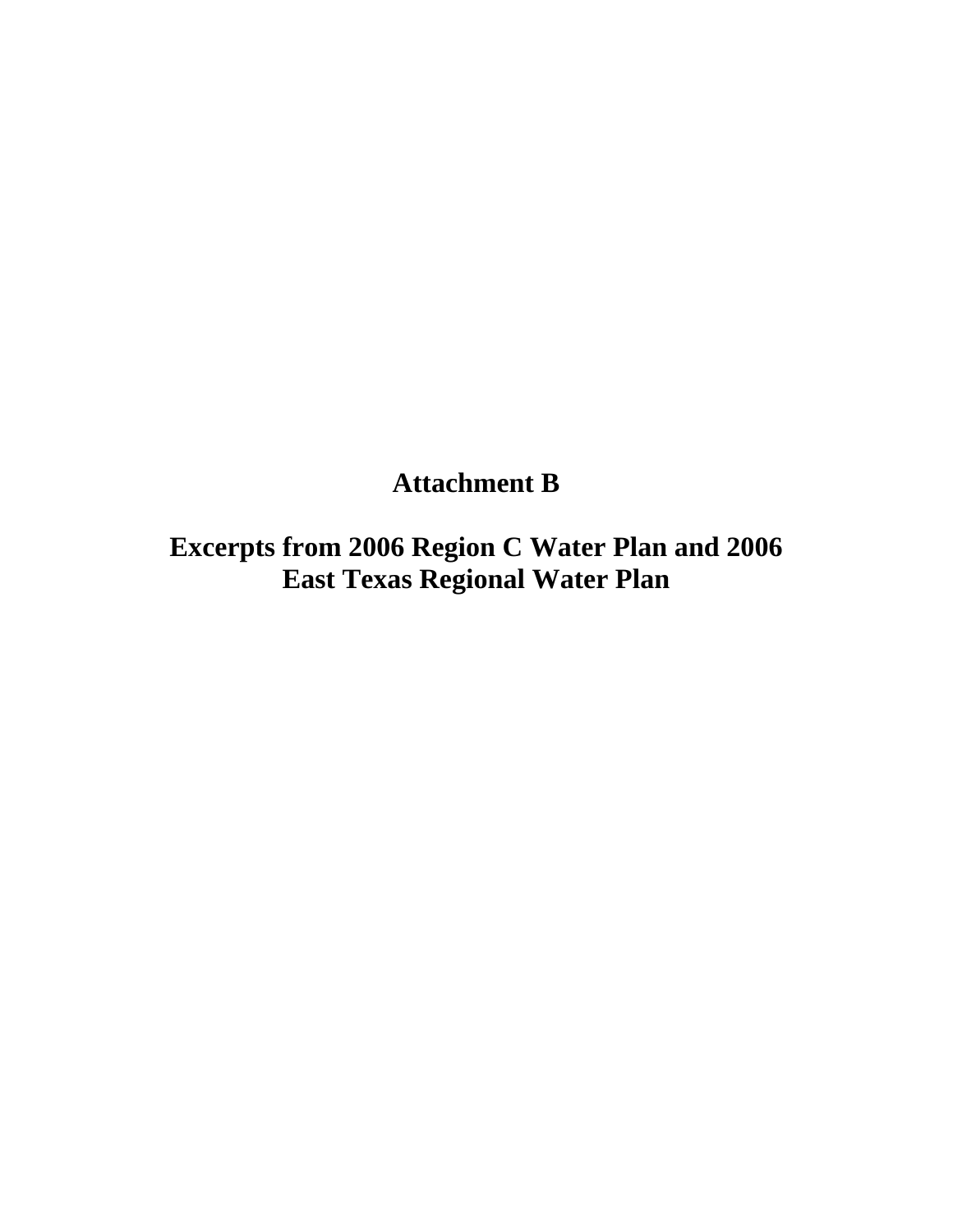**Figure 3.3 Currently Available Water Supplies for Dallas Water Utilities** 



## Tarrant Regional Water District

Figure 3.4 shows the currently available water supply for Tarrant Regional Water District (TRWD). TRWD's water supply system includes Cedar Creek Reservoir, Richland-Chambers Reservoir, Benbrook Lake, Lake Bridgeport, Eagle Mountain Lake and Lake Worth (owned by Fort Worth). Lakes Bridgeport, Eagle Mountain, and Worth are operated as the West Fork system. TRWD operates its system on a safe yield basis, and the currently available water supply as of 2060 is 394,049 acre-feet per year on a safe yield basis. TRWD has recently received water rights allowing it to divert return flows of treated wastewater from the Trinity River into Cedar Creek Reservoir and Richland-Chambers Reservoir. When this project is implemented, it will increase the safe yield of the two lakes to the permitted diversion amount and will also provide substantial supplemental yield for TRWD.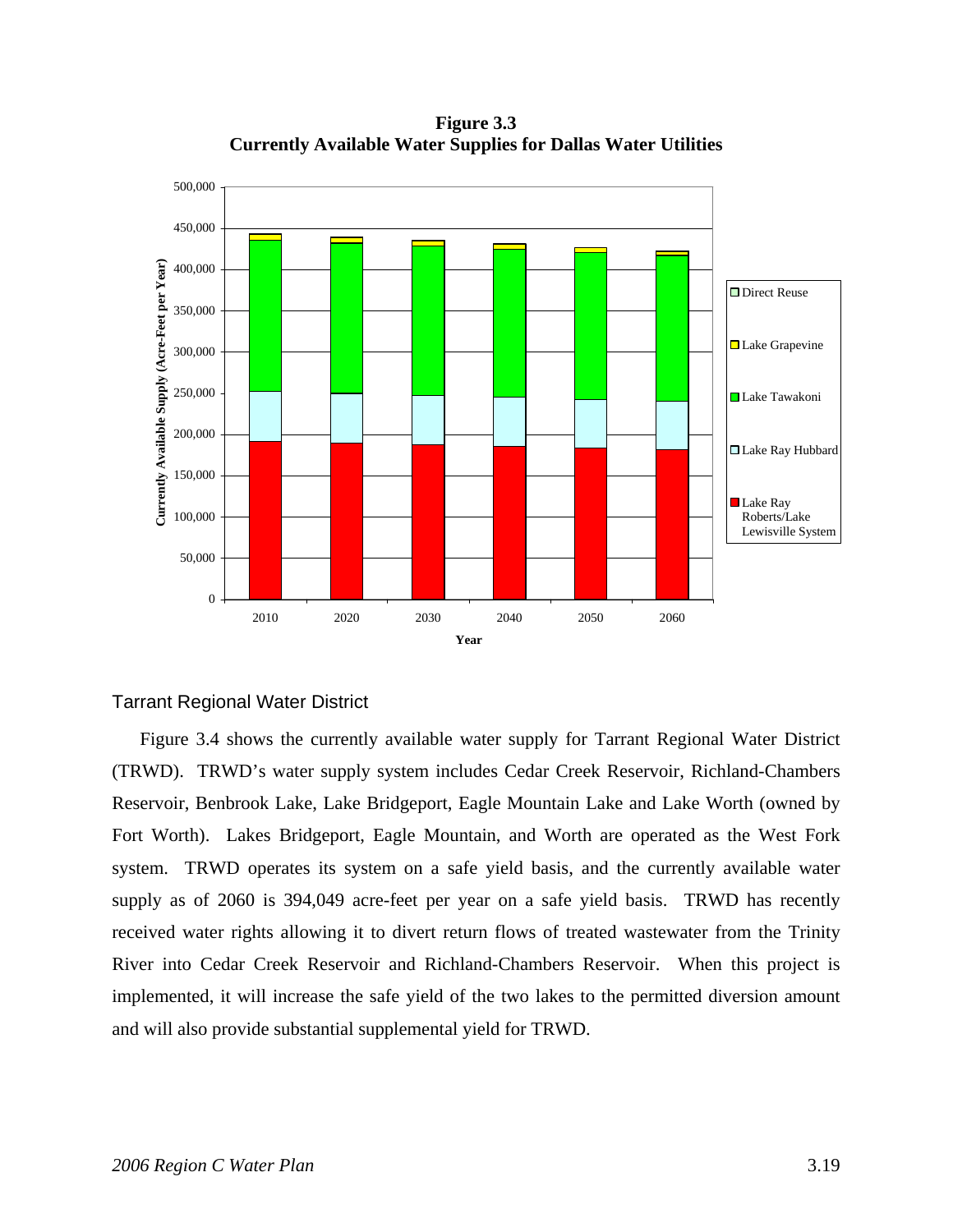### **Table I-2, Continued**

| <b>RESERVOIRS IN REGION C (Continued)</b> |               |           |           |           |           |           |           |           |  |
|-------------------------------------------|---------------|-----------|-----------|-----------|-----------|-----------|-----------|-----------|--|
|                                           | <b>Basin</b>  | 2000      | 2010      | 2020      | 2030      | 2040      | 2050      | 2060      |  |
| Mineral Wells                             | <b>Brazos</b> | 2,520     | 2,508     | 2,495     | 2,483     | 2,470     | 2,458     | 2,445     |  |
| Teague City Lake                          | <b>Brazos</b> | 189       | 189       | 189       | 189       | 189       | 189       | 189       |  |
| Lake Lavon                                | Trinity       | 104,000   | 104,000   | 104,000   | 104.000   | 104,000   | 104,000   | 104,000   |  |
| Muenster                                  |               | $\Omega$  | 0         | 0         |           | $\theta$  | 0         | $\Omega$  |  |
| <b>Subtotal</b>                           |               | 874,396   | 869,995   | 864,993   | 859,642   | 853,800   | 847,849   | 837,547   |  |
| TOTAL                                     |               | 1,187,289 | 1,178,914 | 1,169,938 | 1,160,613 | 1,150,797 | 1,140,872 | 1,126,596 |  |

### WATER SUPPLY SYSTEMS

The water supply systems listed are operated as physical systems – the water they provide cannot easily be separated by individual source. The supply available is based on the calculation of the Water Availability Models (WAMs), as described above. More detailed discussions on water supply available for each system are given below.

**Lost Creek/Jacksboro System (Jacksboro).** Lake Jacksboro is a 2,129 acre-foot reservoir located just outside of the City of Jacksboro in the Trinity River Basin in Jack County, and Lost Creek Reservoir is an 11,961 acre-foot reservoir located 1.5 miles downstream of the Lake Jacksboro dam. The City of Jacksboro holds a water right for the combined use of both reservoirs for municipal water supply and the right to divert 1,440 acre-feet per year. The water right authorizes the reservoirs to be operated as a system, so the WAM was modified to include system operation. According to the WAM, the available supply from this system as of 2060 is 1,440 acre-feet per year.

**West Fork including Bridgeport Local System (Tarrant Regional Water District).** Tarrant Regional Water District's West Fork Reservoir system is comprised of Lake Bridgeport, Lake Worth, and Eagle Mountain Lake. The WAM was modified to include the system operation of these three reservoirs. The resulting combined system yield was 108,500 acre-feet per year in 2010 and 101,000 acre-feet per year in 2060.

Under current conditions, this system provides somewhat less supply than shown. With existing facilities, it is not possible to divert water from Lake Worth when the lake is drawn down more than four feet, which makes some of the water stored in Lake Worth unavailable. In addition, the Tarrant Regional Water District operates its water supplies on a safe yield basis, which provides a smaller supply than the firm yield numbers shown. (In safe yield operation, the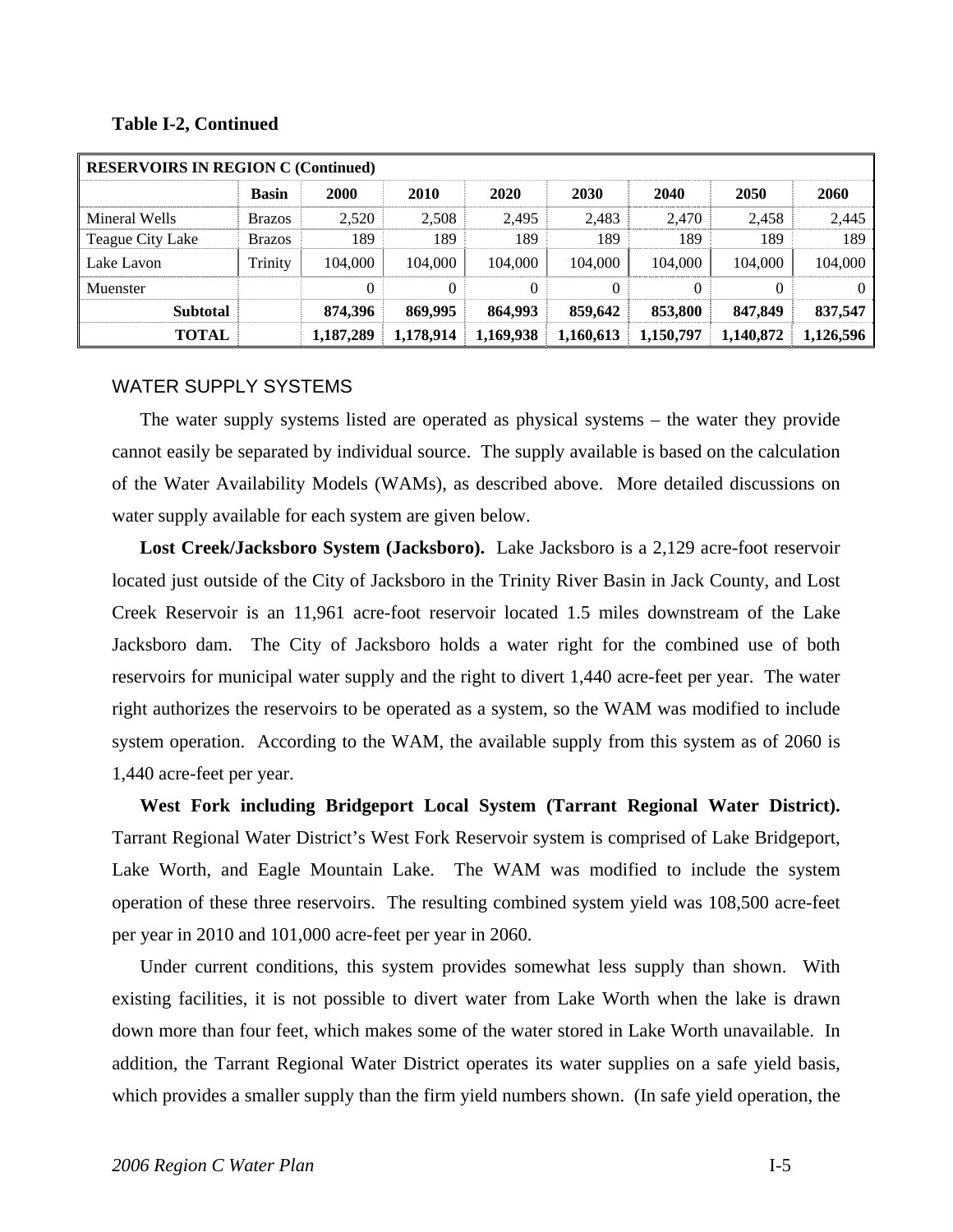user takes less than the firm yield in order to leave a reserve supply in the reservoir in case a drought worse than any historical drought occurs.)

**Elm Fork/Lake Lewisville/Ray Roberts System (Dallas).** This system, owned by Dallas, is comprised of Lake Lewisville, Lake Ray Roberts, and run-of-the-river rights from Elm Fork. The WAM was modified to include the system operation of these supplies. The resulting combined system yield was 191,729 acre-feet per year in 2010 and 181,609 acre-feet per year in 2060.

**Lake Grapevine (Dallas).** Dallas includes its portion of supply from Lake Grapevine in its system operation with Elm Fork/Lewisville/Ray Roberts. The WAM was modified to include this system operation. The resulting yield for Dallas' portion of Lake Grapevine was 7,250 acrefeet per year in 2010 and 5,000 acre-feet per year in 2060.

#### RESERVOIRS IN REGION C

All major reservoirs in Region C as well as some smaller reservoirs used for municipal supply are listed in Table I-2. The supply available is based on the calculation of the Water Availability Models (WAMs), which limits the supply to the lesser of the firm yield or the permit amount.

**Cedar Creek.** Cedar Creek Reservoir is located on Cedar Creek in the Trinity River Basin in Henderson and Kaufman Counties. The reservoir has conservation storage of 678,900 acrefeet. Tarrant Regional Water District holds a water right for diversion of 175,000 acre-feet per year. According to the WAM, the available supply from Cedar Creek as of 2060 is 175,000 acre-feet per year.

**Richland-Chambers.** Richland-Chambers Reservoir is located on Richland Creek in the Trinity River Basin in Freestone and Navarro Counties. The reservoir has conservation storage of 1,135,000 acre-feet. Tarrant Regional Water District and City of Corsicana hold water rights in the reservoir (210,000 acre-feet per year for TRWD and 13,650 acre-feet per year for Corsicana). According to the WAM, the available supply from Richland-Chambers as of 2060 is 217,650 acre-feet per year.

**Moss.** Moss Lake is located on Fish Creek in the Red River Basin in Cooke County. The reservoir has conservation storage of 23,210 acre-feet. The City of Gainesville holds a water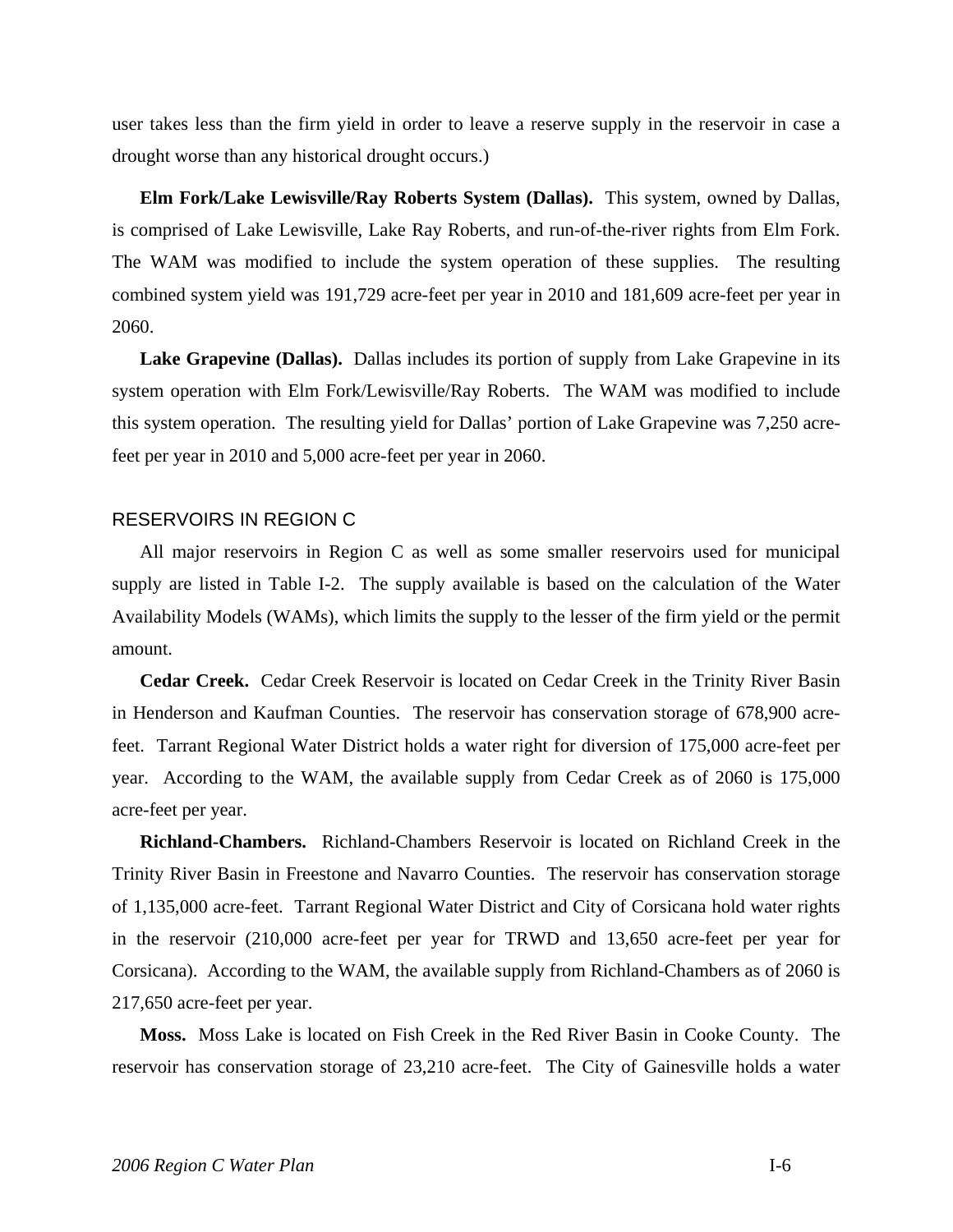## **3.4 Water Availability by Wholesale Water Provider**

 There are 17 designated wholesale water providers in the East Texas Regional Water Planning Area. A wholesale water provider is a provider that has wholesale water contracts for 1,000 acre-feet per year or is expected to contract for 1,000 acre-feet per year or more over the planning period. Similar to the available supply to water user groups, the water availability for each wholesale water provider is limited by the ability to deliver the raw water. These limitations include firm yield of reservoirs, well field capacity, aquifer characteristics, water quality, water rights, permits, contracts, regulatory restrictions and infrastructure. A summary of supplies to each wholesale water provider is included in Chapter 4A, Appendix B. A brief description of the supply sources is presented below. As previously discussed, the analyses of the available supplies by source were determined using the assumptions outlined in Sections 3.2.1 and 3.2.2. The results of these analyses are for planning purposes and do not affect the right of a water holder to divert and use the full amount of water authorized by its permit.

Angelina & Neches River Authority (ANRA): ANRA has a state permit to construct Lake Columbia on Mud Creek in the Neches River Basin and divert 85,507 acre-feet per year. ANRA estimates that development of the lake could be complete by the year 2010. No currently available supply is shown since the reservoir is not constructed. The estimated firm yield using the modified Neches WAM Run 3 is 75,700 acre-feet per year.

Angelina – Neches Water Control Improvement District #1 (A-N WCID #1) The A-N WCID #1`owns and operates Lake Striker in Rusk and Cherokee Counties. Currently the only demand on A-N WCID#1 is for steam electric power in Cherokee County. The paper mill that formerly received water from this provider has closed.

Athens Municipal Water Authority. Athens MWA provides water to the city of Athens, which is located in both Region C and Region I, and the Texas Freshwater Fisheries Center at Lake Athens. Athens MWA has 8,500 acre-feet per year of water rights in Lake Athens. The firm yield of the lake using the modified Neches WAM Run 3 was estimated at 6,145 acre-feet per